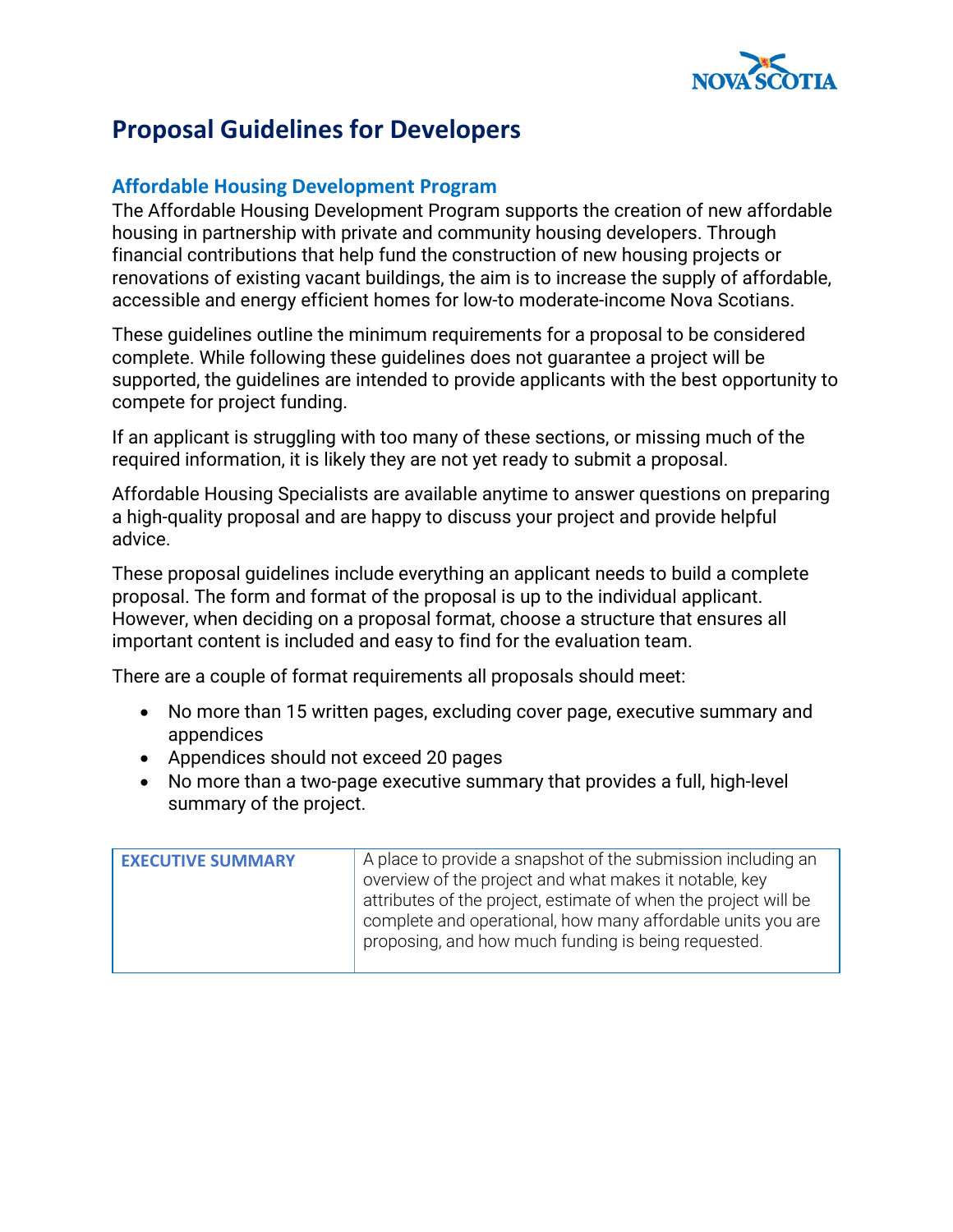

| <b>APPLICANT INFORMATION</b>                               | A summary of your organization, outlining elements such as<br>history, and overall approach to property development,<br>including previous development experience and any other<br>relevant details the evaluation panel should know. Please<br>include contact person(s) and contact details, as well as detail<br>on the organization, Including legal name, province of<br>incorporation, name of parent company if applicable,<br>corporate/ charitable status, Board of Directors.<br>Tip: We're looking for partners who can help increase the supply of<br>affordable housing for Nova Scotians. In this section, help us<br>understand why you would make a great partner in this important<br>work. |
|------------------------------------------------------------|--------------------------------------------------------------------------------------------------------------------------------------------------------------------------------------------------------------------------------------------------------------------------------------------------------------------------------------------------------------------------------------------------------------------------------------------------------------------------------------------------------------------------------------------------------------------------------------------------------------------------------------------------------------------------------------------------------------|
| <b>Property development &amp;</b><br>management experience | Background on previous development experience on projects<br>of similar scale (size and complexity), property management<br>experience, and any other information that may affirm your<br>ability to ensure the successful delivery and ongoing<br>management of the proposed project.<br>Tip: If you have experience successfully developing and managing<br>affordable housing, highlight it here. If you are working with another<br>organization, include relevant details to outline their experience and<br>expertise and what they bring to the project.                                                                                                                                              |
| <b>Project team</b>                                        | Brief profiles and further Information on project team, their<br>current involvement in the project to date and their intended<br>involvement going forward. Provide details on each member's<br>capacity to begin work on this project immediately should<br>funding be granted.                                                                                                                                                                                                                                                                                                                                                                                                                            |
| <b>Partnerships</b>                                        | Discuss the nature of any formal partnerships that are in place<br>or planned for this project. Be sure to outline roles and<br>responsibilities of each partner, as well as how the partnership<br>will function relative to this project.<br>Tip: Partnerships between for-profit developers and community<br>housing organizations are considered an asset.                                                                                                                                                                                                                                                                                                                                               |
| <b>Resources for project</b><br>delivery                   | Discuss the team's capacity to deliver within the proposed<br>timeline. What other projects will you have underway that will<br>compete for your time and resources? How will you ensure<br>required access to trades and materials?                                                                                                                                                                                                                                                                                                                                                                                                                                                                         |
| <b>PROPERTY DETAILS</b>                                    | It is helpful to provide as much information as possible about<br>your specific property or site. At a minimum you should<br>provide: The full address including postal code; Property<br>Identification (PID) numbers; and a site plan clearly detailing<br>the site boundaries. Depending on the type of property and<br>stage of acquisition, other useful information could include:<br>Details of Municipal Services; a Building Condition Report; an                                                                                                                                                                                                                                                   |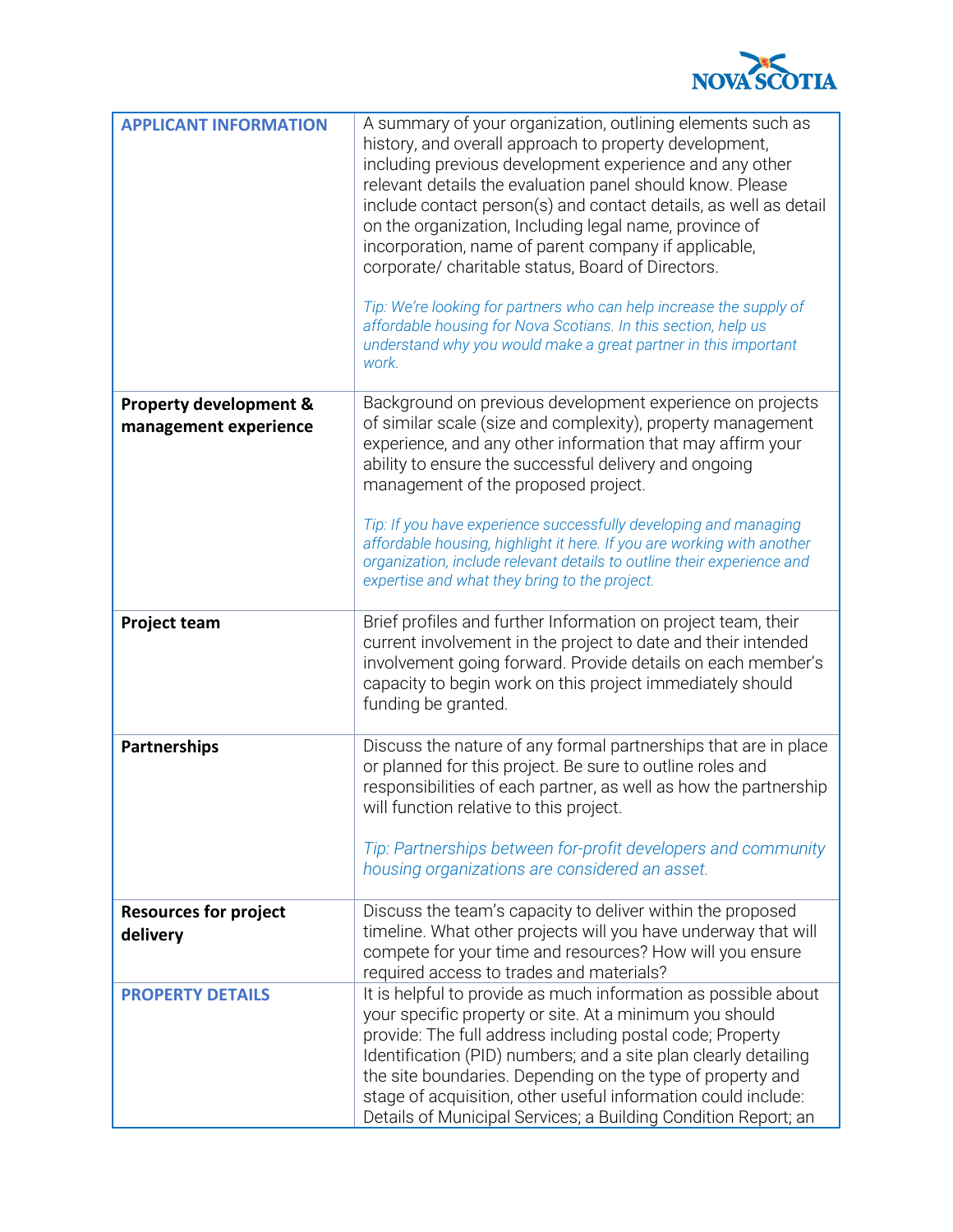

|                                | Environmental Site Assessment; Topographical Survey; and<br>Property Appraisal. You should also seek to confirm that no<br>Restrictive Covenants, Easements or Rights of Way or any<br>other legal restrictions exist on the property or any adjacent<br>property, that may impede development.                                                                                                                                                                                                                                                                                                                  |
|--------------------------------|------------------------------------------------------------------------------------------------------------------------------------------------------------------------------------------------------------------------------------------------------------------------------------------------------------------------------------------------------------------------------------------------------------------------------------------------------------------------------------------------------------------------------------------------------------------------------------------------------------------|
| <b>PROJECT DETAILS</b>         | A detailed description of the project, including characteristics<br>of the building(s) being proposed, a general outline for access<br>and utility provision, a block plan with building setbacks and<br>footprints, parking, and outdoor amenity provision, the overall<br>configuration of units, details of the location/community it will<br>serve, and any other unique characteristics. Include whether<br>the project is new construction or renovation of an existing<br>building. Speak to the benefits of the project and state whether<br>the project is mixed-use, mixed-income and/or mixed-tenure. |
| <b>Construction management</b> | How will construction be managed, by whom (fixed-price<br>contract, general construction management contract or<br>applicant as contractor) and any other relevant details.<br>Discuss how you will ensure access the necessary trades and<br>materials to meet the proposed timeline.                                                                                                                                                                                                                                                                                                                           |
| <b>Current project status</b>  | What has been achieved to date, what activities are currently<br>underway, and next steps.<br>Tip: Priority will be given to projects that are already deep in the<br>planning phase and where the details have mostly been worked out.<br>Our interest is getting new affordable units built and occupied as<br>quickly as possible so the farther you are down the planning road, the<br>better. Projects already under construction are considered eligible.                                                                                                                                                  |
| Scale, timeline & suitability  | Describe the scale of project including the number and<br>breakdown of units (market rent units and affordable units),<br>number of bedrooms in each unit, building height etc. Share a<br>proposed project timeline that includes development approval,<br>construction, and occupancy timelines; and discuss the<br>suitability of the project for the geographic area and local<br>community.                                                                                                                                                                                                                 |
| <b>FINANCIAL VIABILITY</b>     | A clear indication of the funding you are requesting from us, a<br>detailed, realistic projection of financial viability of the project,<br>together with details of risk mitigation strategy and<br>contingency planning. We have included a sample Capital<br>Costs and Pro Forma Operating Budget as a helpful tool. You<br>can find it here on the Provincial website.<br>Tip: We want to know we're investing in projects that are financially<br>viable and realistic, with partners who want that same thing.                                                                                             |
| <b>Estimated capital costs</b> | Include land costs, other acquisition costs, professional fees,<br>finance costs, construction costs and contingency planning.                                                                                                                                                                                                                                                                                                                                                                                                                                                                                   |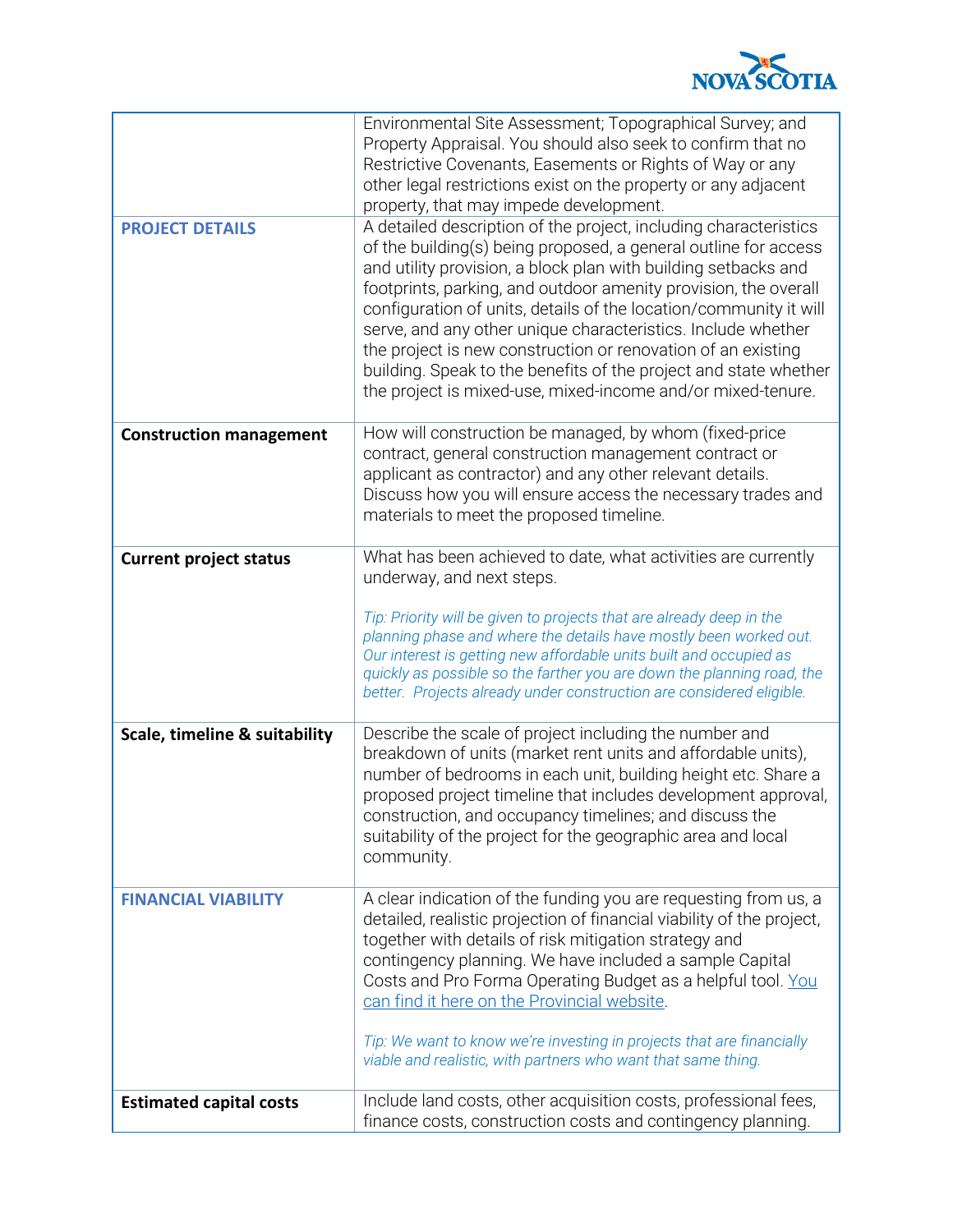

| <b>Funding sources</b>                      | Details on financing, a summary of all intended<br>funding/financing sources, equity components, and any other<br>sources of capital that will fund project costs.                                                                                                                                                                        |
|---------------------------------------------|-------------------------------------------------------------------------------------------------------------------------------------------------------------------------------------------------------------------------------------------------------------------------------------------------------------------------------------------|
| <b>Planning approval status</b>             | Summary of current zoning and land use bylaws, together with<br>details on further steps required, and expected timeframe for<br>having a Development Agreement in place.                                                                                                                                                                 |
| <b>Risk analysis</b>                        | Identify and analyze any potential site issues that could<br>negatively impact the project, such as contamination, servicing<br>constraints, or environmental concerns and explain what plans<br>are in place for risk mitigation.                                                                                                        |
| <b>OPERATIONAL</b><br><b>SUSTAINABILITY</b> | A detailed summary of operational plans, approach, and<br>proforma operating budget.                                                                                                                                                                                                                                                      |
|                                             | Tip: We want to know the new affordable units will remain in the<br>market for many years, so illustrating a thoughtful, strong plan for<br>operating the development is critical.                                                                                                                                                        |
| <b>Operating model</b>                      | Summarize the planned operational model for the new<br>building including any detail that make operations unique or<br>noteworthy. A detailed operating pro-forma must also be<br>provided (a sample template is included here).                                                                                                          |
| <b>Projected income</b>                     | Total expected income from the new property, including both<br>market and affordable units, any income from commercial<br>units and any other additional income that contributes to the<br>financial sustainability of the project.                                                                                                       |
| <b>Operational costs</b>                    | A breakdown of all operating costs including property<br>management fees, legal fees, utility costs, maintenance costs,<br>insurance and any other outgoings related to the operation of<br>the completed project.                                                                                                                        |
| <b>Management strategy</b>                  | Detail on the management strategy for the new property and<br>how it may relate to other existing properties in the<br>organization's portfolio.                                                                                                                                                                                          |
| <b>MARKET NEED/DEMAND</b>                   | A discussion of current and anticipated market supply and<br>demand, and a substantiation of average market rents relevant<br>to the project being proposed.                                                                                                                                                                              |
| <b>Market supply and demand</b>             | Analysis of market data and insights to illustrate existing<br>supply and demand for both market and affordable housing in<br>the area. Helpful sources of information include: the Canadian<br>Rental Housing Index, local advertisements, insights from local<br>appraisers, and conducting an independent housing needs<br>assessment. |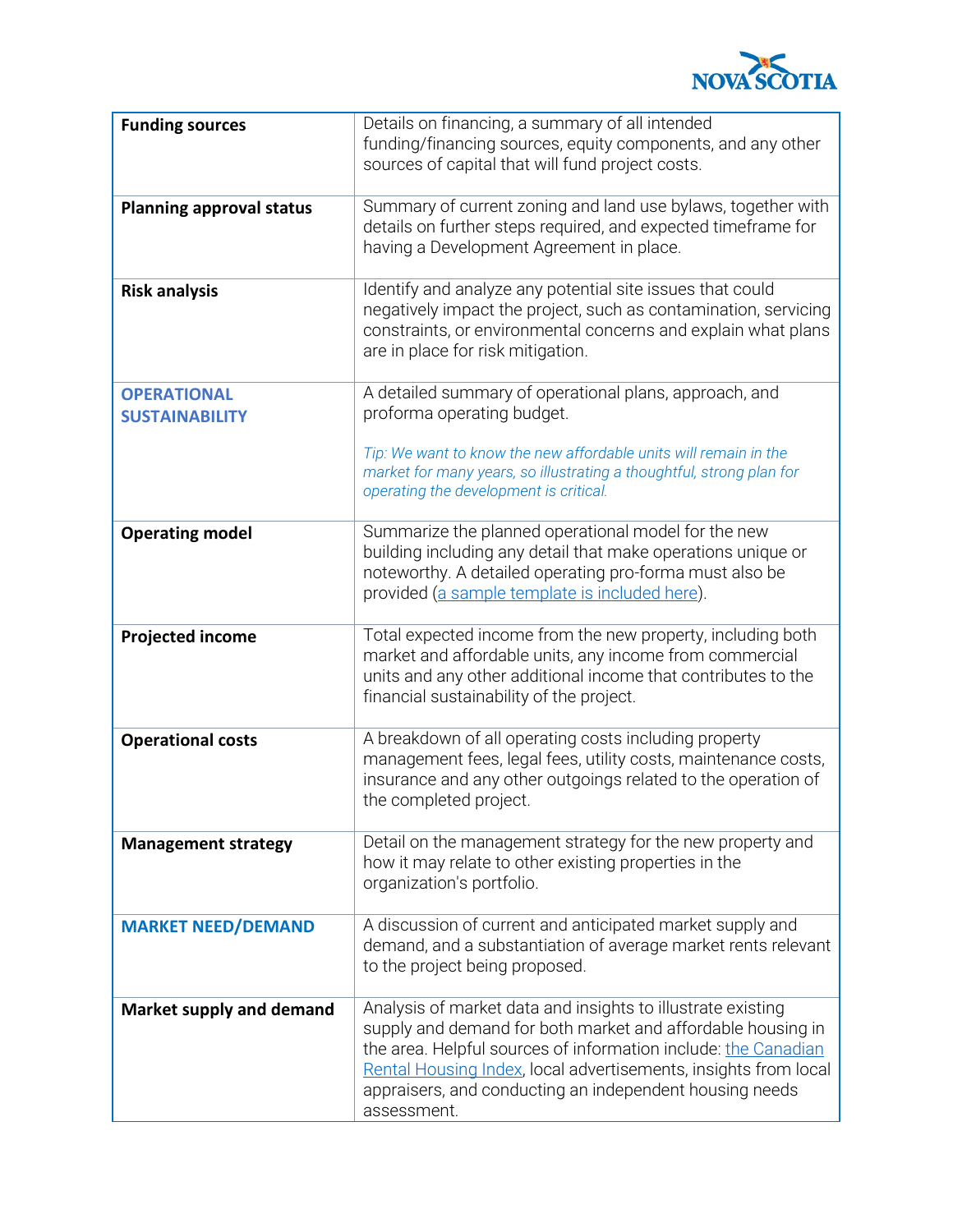

٦

|                                            | Tip: There are many communities that need additional affordable<br>housing so deciding among projects can be challenging. Make sure<br>this section is supported as much as possible with solid, credible data<br>and research. General statements about supply and demand are not<br>what evaluators want to see.                                                                                                                                  |
|--------------------------------------------|-----------------------------------------------------------------------------------------------------------------------------------------------------------------------------------------------------------------------------------------------------------------------------------------------------------------------------------------------------------------------------------------------------------------------------------------------------|
| <b>Average market rents</b>                | Analysis of average market rents (AMR) or median market rent<br>(MMR) in the area, ensuring as much as possible that the<br>AMR/MMR identified reflects rental units of similar age, finish<br>quality, size and location to the project being proposed. Please<br>identify sources for figures and any notes of interest on<br>calculations.<br>Tip: This section should be supported as much as possible with<br>credible data and solid insight. |
| <b>AFFORDABILITY</b>                       | A detailed summary of the intended target market, proposed                                                                                                                                                                                                                                                                                                                                                                                          |
|                                            | rent structure and term of affordability.                                                                                                                                                                                                                                                                                                                                                                                                           |
| <b>Target market</b>                       | Discussion of the profile of tenants being targeted for the new<br>units, both the affordable and market rent units.<br>Tip: Projects that specifically target underrepresented communities<br>will be prioritized.                                                                                                                                                                                                                                 |
| <b>Depth of affordability</b>              | Depth of affordability is the percentage of Average Market<br>Rent the developer intends to charge on affordable units.<br>Tip: The minimum depth of affordability is 80 percent of average<br>market rent for this program, but applicants are strongly encouraged<br>to offer deeper discounts where possible. Deeper discounts mean<br>your units can help a wider range of Nova Scotians in need of<br>affordable housing.                      |
| <b>Proposed rents and utility</b><br>costs | Proposed rents of both market and affordable units, including<br>a comparison to local AMRs and how the cost of utilities may<br>provide for additional depth of affordability.                                                                                                                                                                                                                                                                     |
| <b>Number and mix of units</b>             | Detailed breakdown of market units and affordable units,<br>including different depths of affordability if applicable.<br>Tip: To achieve both economic and social outcomes, proponents<br>should strongly consider a mix of market and affordability. If possible,<br>consider offering at least 10% of the units at deeply affordable rents<br>for households most in need.                                                                       |
| <b>Non-residential space</b>               | Discussion of any non-residential space included in the plan,<br>and if/how it will impact affordability of units.                                                                                                                                                                                                                                                                                                                                  |

 $\mathsf{r}$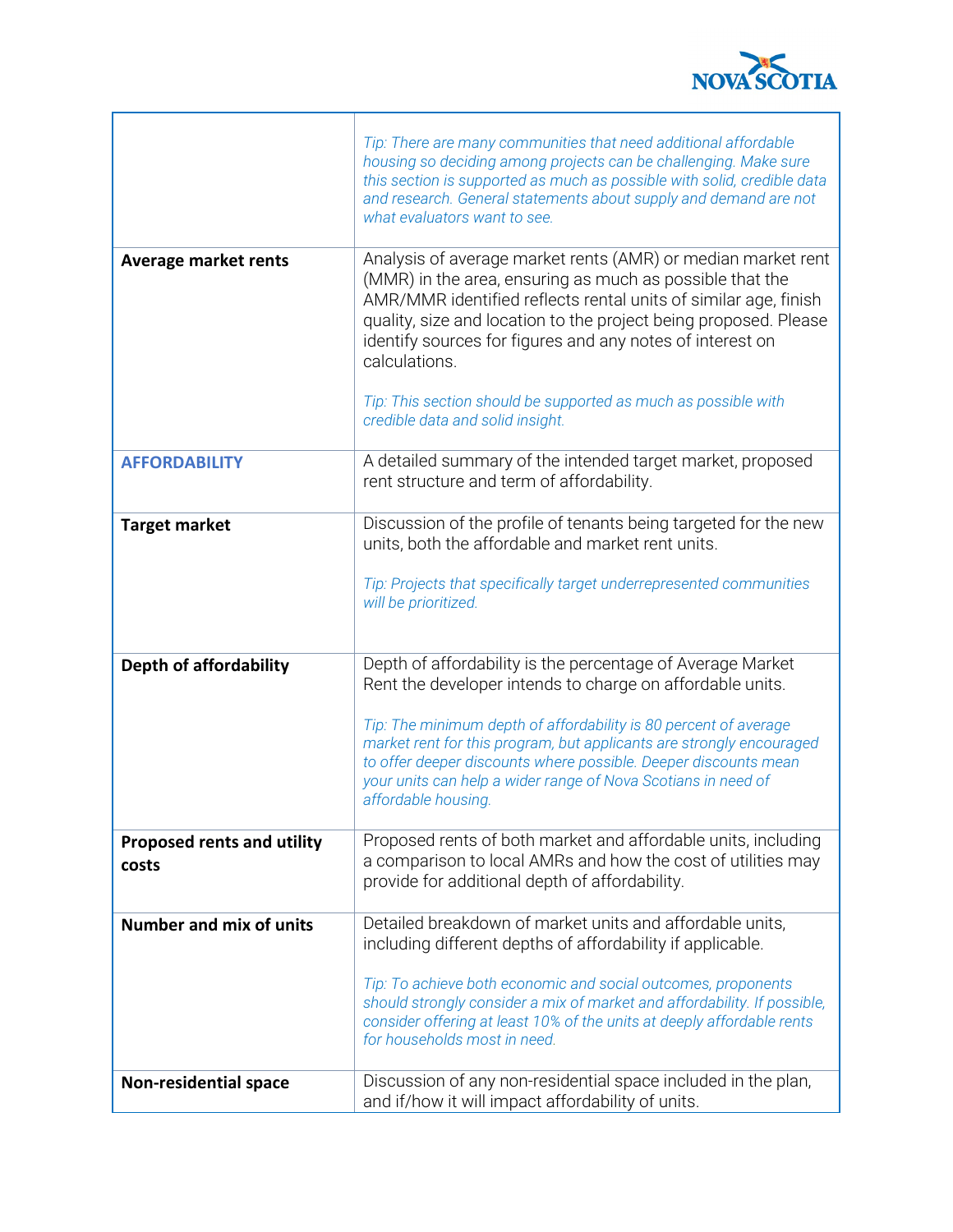

| <b>Term of affordability</b><br>proposed          | Discussion on proposed length of time the units will remain<br>affordable at the depth of affordability identified above,<br>including an indication of how those units will be migrated<br>back to market rent units.<br>Tip: The minimum term of affordability is 15 years but projects that<br>exceed the minimum will receive a scoring premium and potentially<br>additional funding where available.                                                                                                                                                                                                                                                          |
|---------------------------------------------------|---------------------------------------------------------------------------------------------------------------------------------------------------------------------------------------------------------------------------------------------------------------------------------------------------------------------------------------------------------------------------------------------------------------------------------------------------------------------------------------------------------------------------------------------------------------------------------------------------------------------------------------------------------------------|
| <b>ACCESSIBILITY</b>                              | A summary of how the property and units will meet and/or<br>exceed accessibility standards.                                                                                                                                                                                                                                                                                                                                                                                                                                                                                                                                                                         |
| <b>Overall accessibility</b><br>standards         | Please explain the Accessibility characteristics of the project.<br>Please note the number of Accessible (barrier free) units and<br>discuss plans for meeting and/or exceeding the most current<br>Building Code Regulations. For a project where Code<br>requirements will be exceeded, please reference the most<br>current B651-18 Accessible Design for the Built Environment<br>or Rick Hansen Foundation Accessibility Standards.<br>Tip: Projects that exceed code and/or adapt the above noted<br>standards will be prioritized.                                                                                                                           |
| <b>ENERGY EFFICIENCY</b>                          | A discussion of intentions and plans around energy efficiency.                                                                                                                                                                                                                                                                                                                                                                                                                                                                                                                                                                                                      |
| <b>Energy efficiency intentions</b>               | Please explain the Energy Efficiency characteristics of the<br>project. Please discuss plans for meeting or exceeding the<br>most recent National Energy Code. Have drawings been<br>assessed by the NS Department of Environment and Climate<br>Change or Efficiency Nova Scotia? For projects where Code<br>requirements will be exceeded, please reference Efficiency<br>Nova Scotia, Canada Green Building Council, or Passive House<br>standards.<br>Tip: This program requires units meet Building Code minimum<br>standards. However, projects that exceed those standards, pursue net<br>zero or passive house standards will be given extra consideration. |
| Impact on construction costs<br>and affordability | Details on how the planned energy efficiency components will<br>impact construction costs and the impact it is expected to<br>have on affordability for tenants.                                                                                                                                                                                                                                                                                                                                                                                                                                                                                                    |
| <b>COMMUNITY</b>                                  | A discussion of the proposed location for the new building that<br>addresses relevant community matters including walkability,<br>placemaking (the connection between public space and the<br>people it serves), access to recreation areas, proximity to<br>public transportation and other local services and facilities.<br>Tip: A sense of community and the ability to access key services and<br>assets nearby is one of the critical factors in successful affordable                                                                                                                                                                                        |